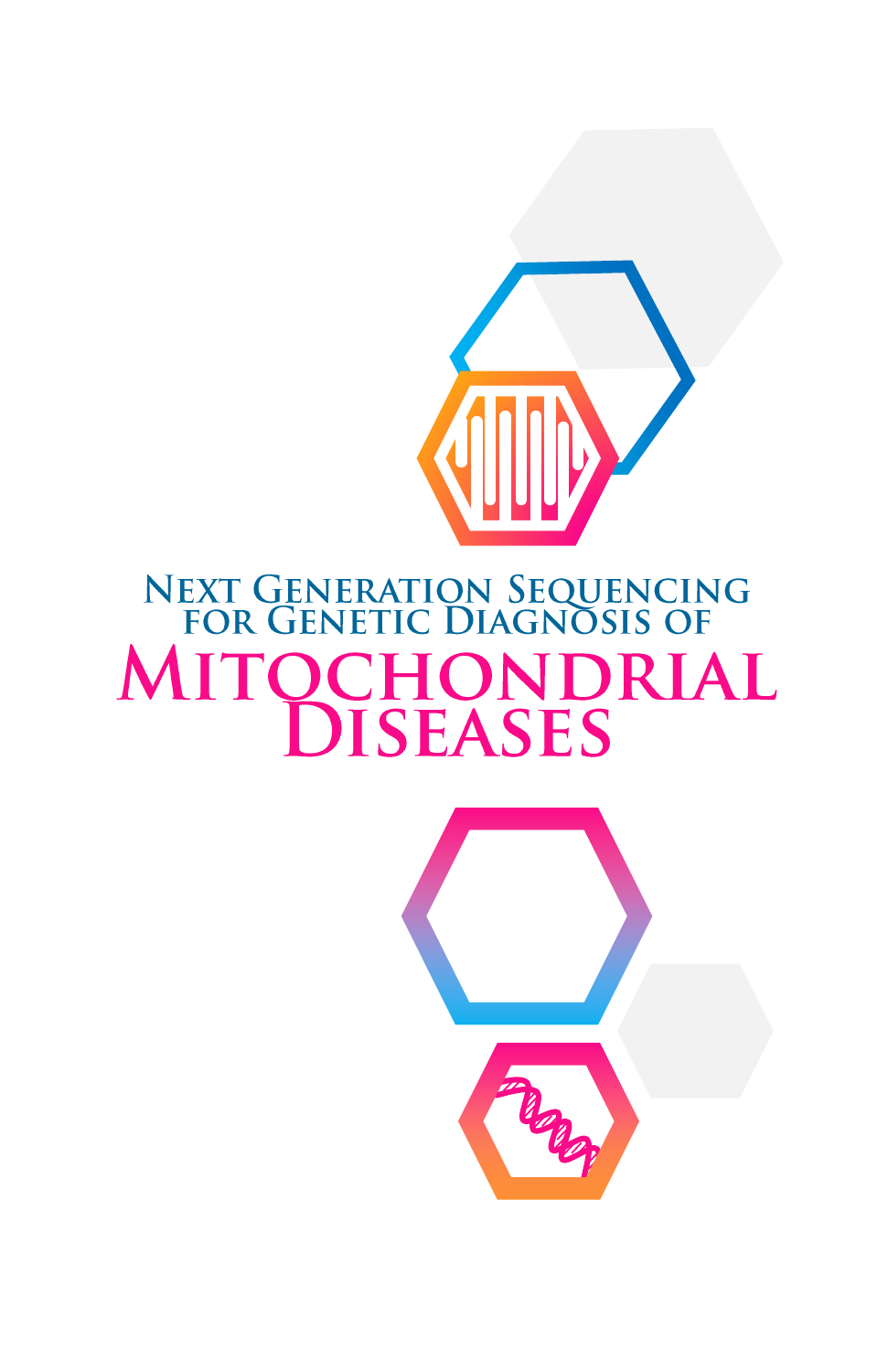### **Mitochondrial Diseases**

Mitochondrial diseases are a group of heterogeneous diseases caused by dysfunction due to genetic mutations in the mitochondrial genome or mutations in the nuclear genome which has an effect on the structure, function and integrity of the mitochondria.

Mitochondrial diseases occur at an estimated frequency of 1:2000 to 1:5000 individuals, making it one of the most commonest genetic diseases.

This high rate is largely contributed by the fact that mitochondria generates a lot of oxidative free radicals during the oxidative phosphorylation step and also lacks a robust proof reading mechanism for DNA replication.

Mitochondria are versatile organelles in the cell. The primary role of mitochondria in the cell is the production of energy. Therefore the mitochondria are popularly known as the powerhouses of the cell.

### **Mitochondrial Genome**

The mitochondria has a small genome, approximately over 16 kilobases in length and encodes for a handful of genes. The mitochondrial genome is known to encode for 37 genes.

While the mitochondrial genome only encodes for a small number of genes, the normal functioning of the mitochondria requires a number of gene products to be imported from the cytoplasm.

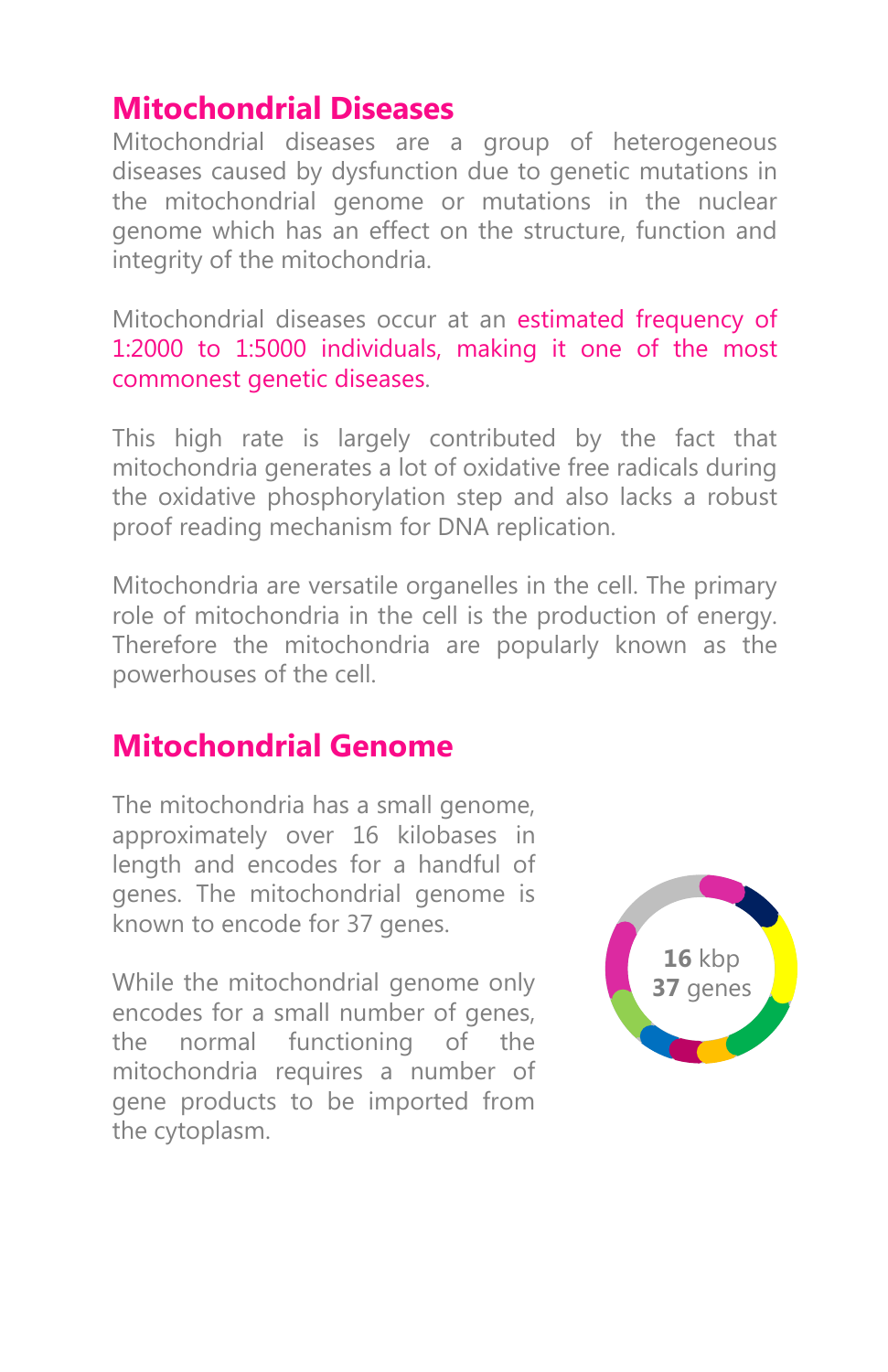# **Manifestation of mitochondrial disease can be heterogeneous**



### **Mitochondrial genetic mutations**

Mitochondria has a high mutation rate, approximately 100 times that of the nuclear genome.

Mutations which cause mitochondrial diseases are very well studied and catalogued. This encompass approx. 73 mtDNA functional loci and around 580 disease associations

Mitochondria exhibit a unique property of hetroplasmy, which is defined as the existence of more than one type of organellar genetic material in a single mitochondria or in an individual

Approximately about 90% of the individuals carry at least one heteroplasmic site and ~20% of the individuals harbour heteroplasmies reported to be implicated in disease.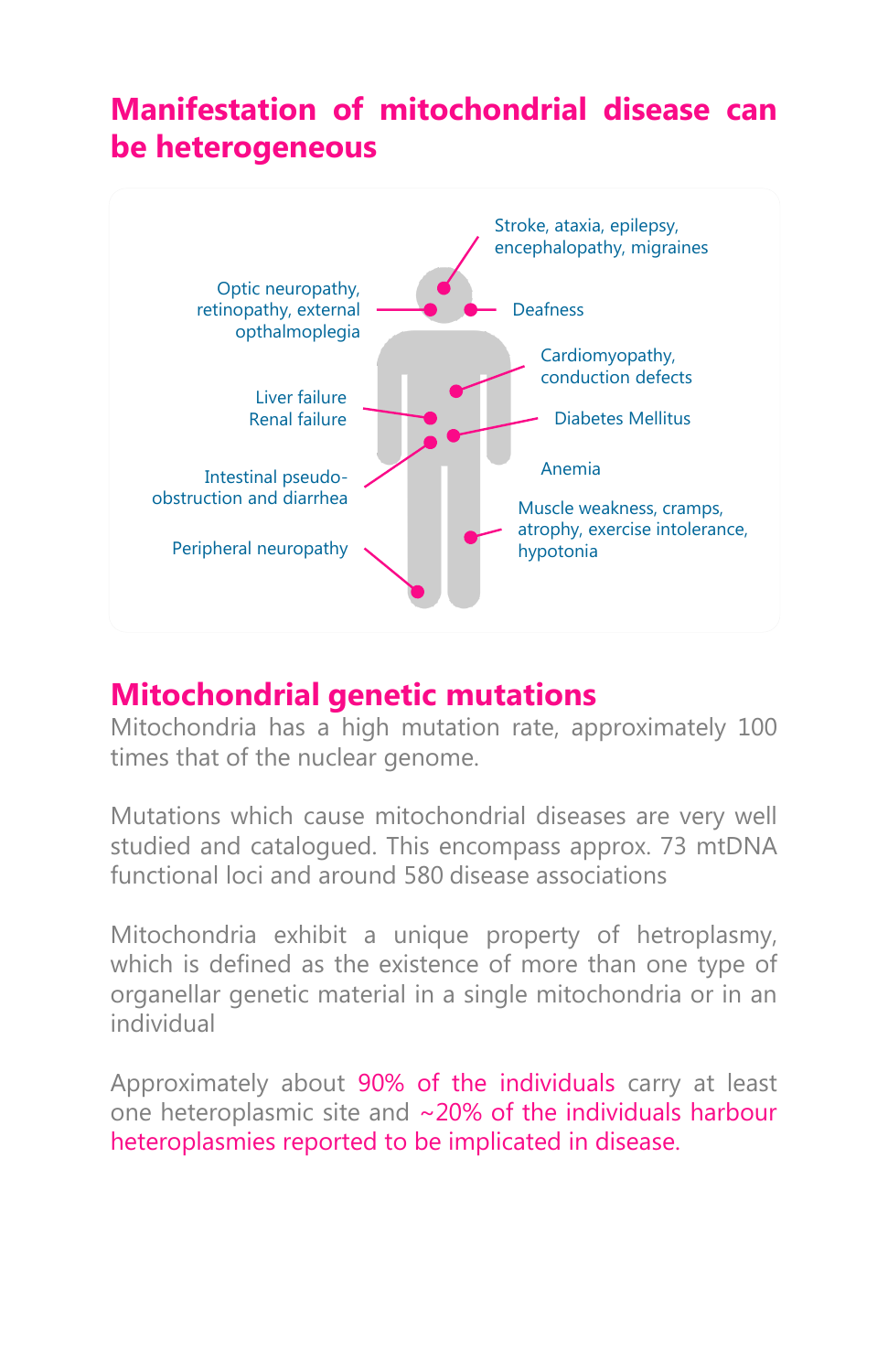## **Clinical scoring systems can help diagnose mitochondrial diseases**

### **Nijmegen Clinical Scoring for Mitochondrial Diseases**

| <b>Neuromuscular manifestations</b>                                    | (Max. of 2 points)    |
|------------------------------------------------------------------------|-----------------------|
| Progressive external ophthalmoplegia                                   | (2 points)            |
| Ptosis                                                                 | (1 point)             |
| Exercise intolerance                                                   | $(1$ point)           |
| Muscle weakness                                                        | (1 point)             |
| Rhabdomyolysis                                                         | (1 point)             |
| Abnormal electromyogram                                                | (1 point)             |
| <b>Central nervous system and other</b>                                |                       |
| organ involvement                                                      | (Max. of 2 points)    |
| Isolated central nervous system involvement                            | (1 point)             |
| Any other isolated organ system                                        | (1 point)             |
| Two or more organ systems                                              | (2 points)            |
| <b>Metabolic and imaging studies</b>                                   | (Max. of 4 points)    |
| Elevated blood lactate on 3 occasions                                  | (2 points)            |
| Elevated cerebrospinal fluid lactate                                   | (2 points)            |
| Elevated blood alanine                                                 | (2 points)            |
| Elevated cerebrospinal fluid alanine                                   | (2 points)            |
| Elevated urine tricarboxylic acid (Kreb) cycle intermediates           |                       |
|                                                                        | (2 points)            |
| Elevated urine ethylmalonic, 3-methylglutcaonic, or dicarboxylic acids | $(1$ point)           |
| Abnormal 31P-MRS (magnetic resonance spectroscopy) in muscle with      |                       |
| reduced Phosphocreatine/Pi ratio                                       | $(2$ points)          |
| Abnormal T2 signal in basal ganglia on brain MRI(2 points)             |                       |
| Decreased resting metabolic rate or abnormal exercise studies (cycle   |                       |
| ergometry protocol)                                                    | (2 points)            |
| <b>Tissue morphology</b>                                               | (Max. of 4 points)    |
| Ragged red fibers on muscle biopsy                                     |                       |
|                                                                        | (2 points if present, |
|                                                                        | 4 points if $>2\%)$   |
| Diffuse reduction in cytochrome c oxidase histochemical reaction or    |                       |
| scattered COX deficient fibers                                         | (4 points)            |

Strongly succinate dehydrogenase positive vessels by histochemistry (1 point)

**Definite: 8-12 points Probable: 5-7 points Possible: 2-4 points Unlikely: 1 point**

(Adapted from Wolf NI, Smeitink JA. **Mitochondrial disorders: a proposal for consensus diagnostic criteria in infants and children**. *Neurology*. 2002 Nov 12;59(9):1402-5.)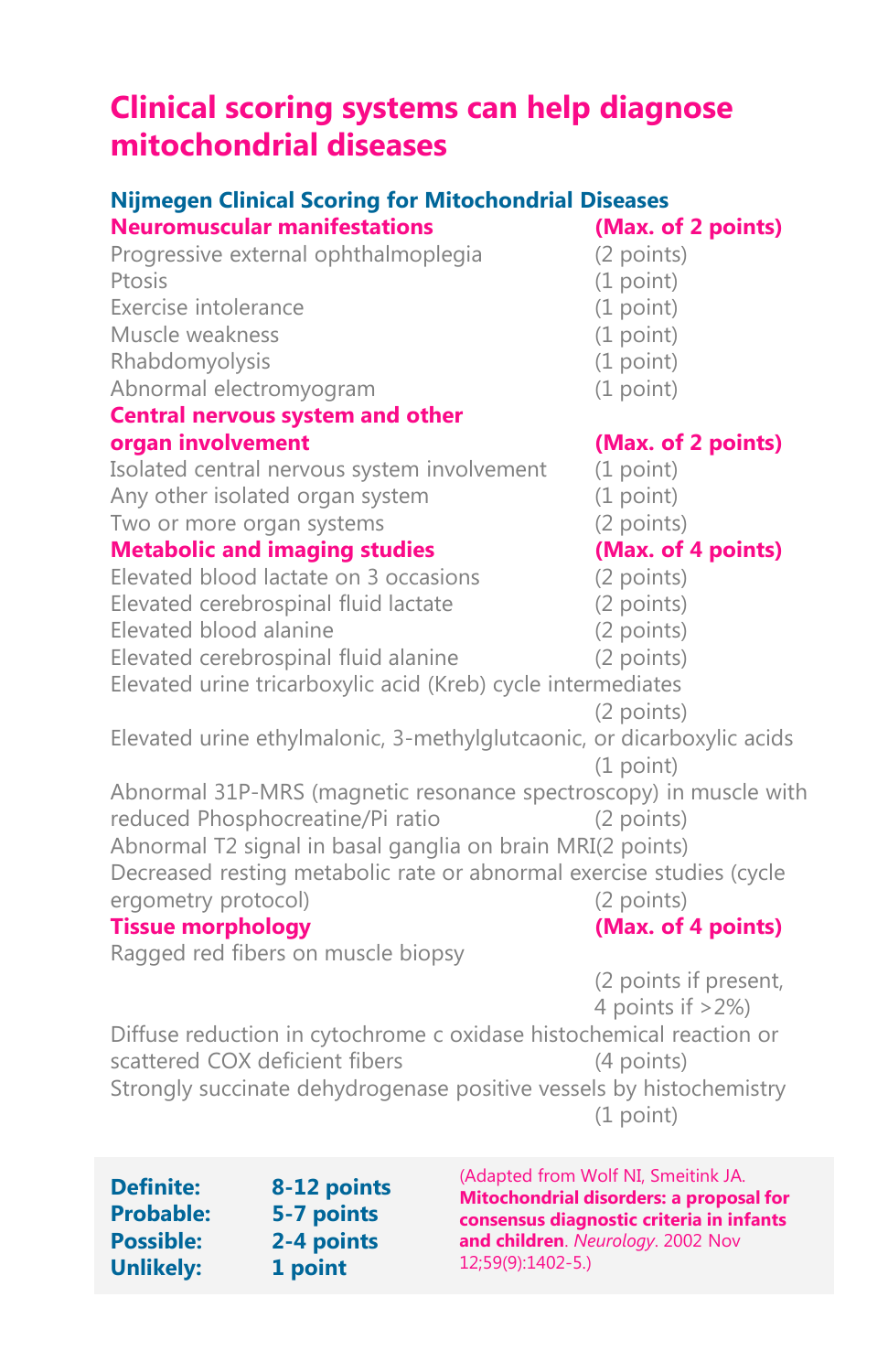## **Diagnostic workup of patient with suspected mitochondrial disease**



### **Family history and inheritance**

Mitochondrial diseases are typically maternally inherited (with exceptions where the nuclear genes are involved). A detailed family history would provide insights into the inheritance. Specifically ask for signs like deafness, opthalmoplegia, short stature, neurological/ muscular illnesses, sudden cardiac death.

### **Biochemical workup**

Elevated Lactate and Pyruvate levels point to a defect in respiratory chain. The abnormal ratio will point to the type of defect.

Serum Creatine Kinase might not be elevated in all cases, but high elevation would suggest to a mitochondrial depletion syndrome.





#### **Muscle Biopsy**

A variety of techniques including histology, immunohistochemistry and electron microscopy could suggest and even confirm mitochondrial dysfunction/defect.

#### **Molecular Genetics**

Molecular genetics can confirm the genetic defect and therefore the diagnosis of disease. Understanding the molecular defect is also required for further counselling, carrier detection and pre-natal testing.

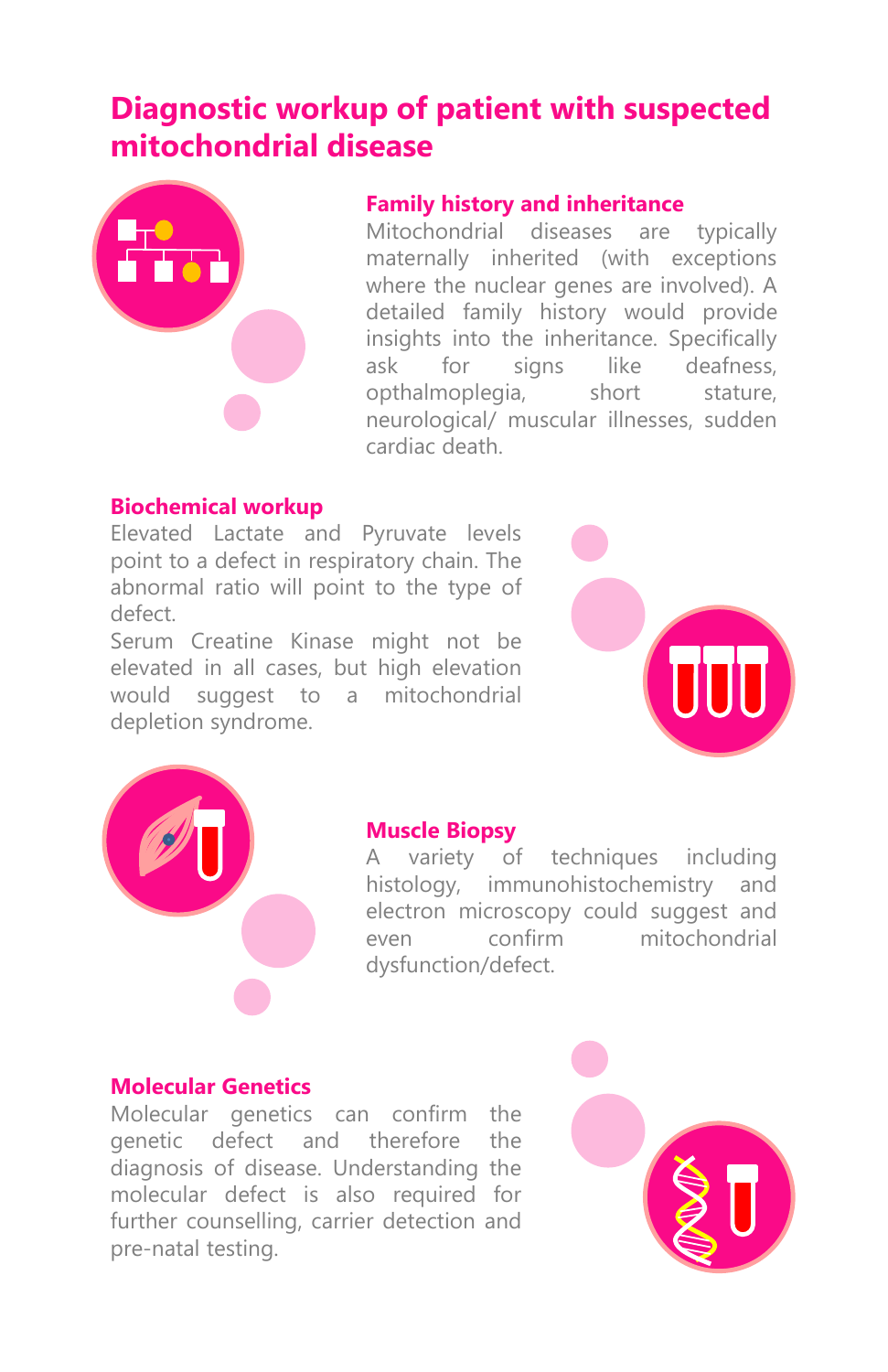## **Advantages of Next Generation Sequencing for mitochondrial molecular genetics**

Traditional capillary sequencing methods for sequencing the mitochondrial genome is time-consuming, tedious and expensive. In a regular setting, this would involve amplification of 24 genomic loci independently followed by sequencing. Additionally, since capillary sequencing measures fluorescence of the pool of amplicons at each position, cannot accurately identify low frequency heteroplasmy.



Next Generation Sequencing (NGS) approaches can obviate these problesm by offering quantitative proportions of nucleotides in the pool, thus making estimation of heteroplasmy accurate. At higher coverages, accurate estimation of even 10% heteroplasmy was possible using Next Generation Sequencing.

In addition, NGS has the advantage of being fast, cost-effective and accurate. It also provides a unique opportunity to offer screening of individuals who have low-copy heteroplasmy.

Vellarikkal SK, *et al.*, **mit-o-matic: a comprehensive computational pipeline for clinical evaluation of mitochondrial variations from next-generation sequencing datasets**. *Human Mutation.* 2015 Apr;36(4):419-24.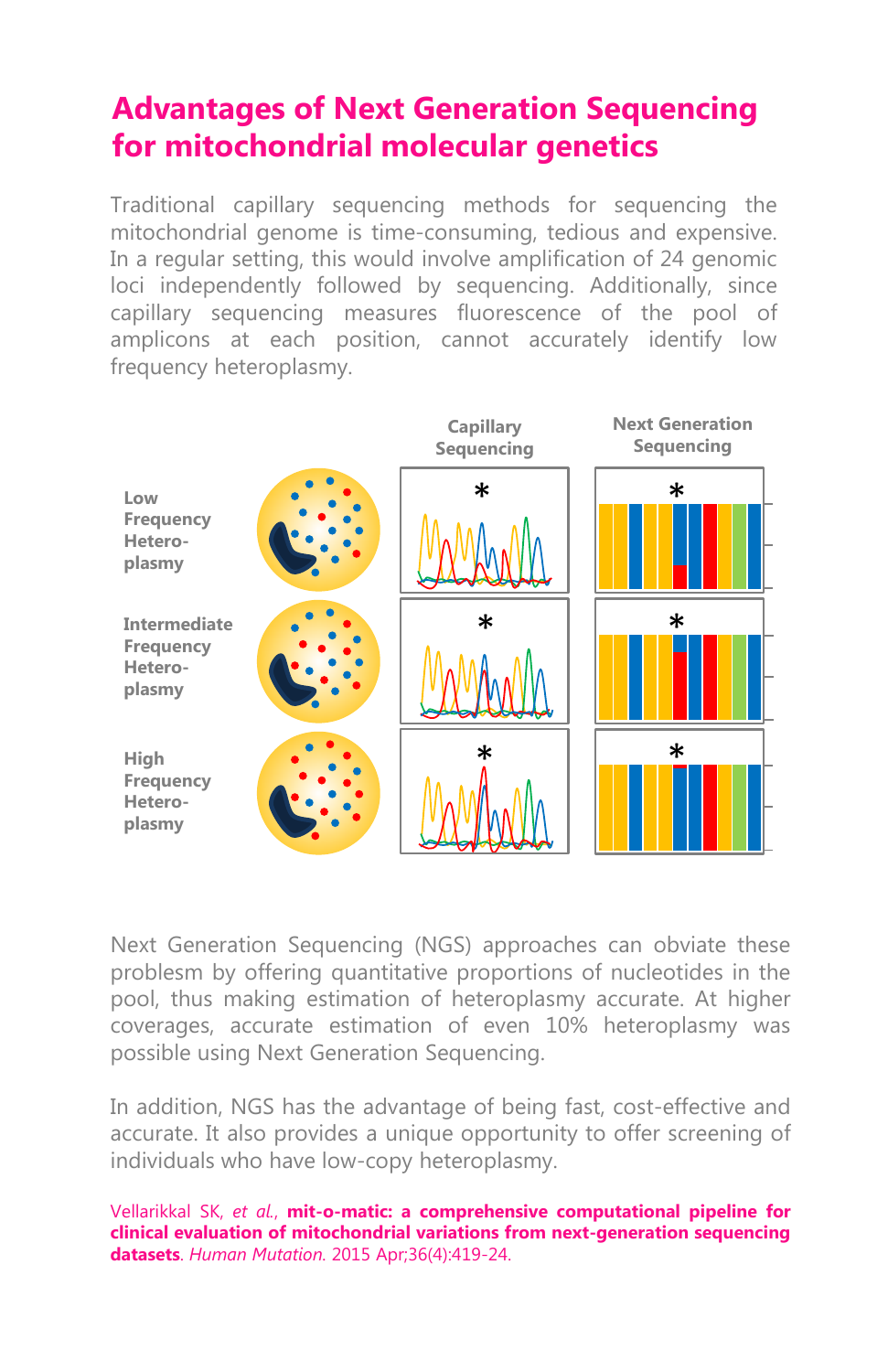## **How to collect and refer samples for mitochondrial genome sequencing**



### **Informed Consent and Documentation**

Use the clinical scoring sheet to evaluate whether the patient has mitochondrial disease. Inform the patient about the test, its benefits and caveats. Get the informed consent and fill in the referral form.



#### **Sample collection**

Collect whole blood by venepuncture. It is always best to use Acid Citrate Dextrose (ACD) vacutainers (Yellow cap) to collect blood. Please mark the tubes appropriately.

Alternative body fluids/samples may also be collected, but first confirm with the laboratory.



#### **Packaging**

The sample tubes and documents need to be packed into cardboard boxes with appropriate minimal padding.



#### **Transportation**

Ship the tubes at room temperature to the designated address of the designated laboratory. Please do not refrigerate.